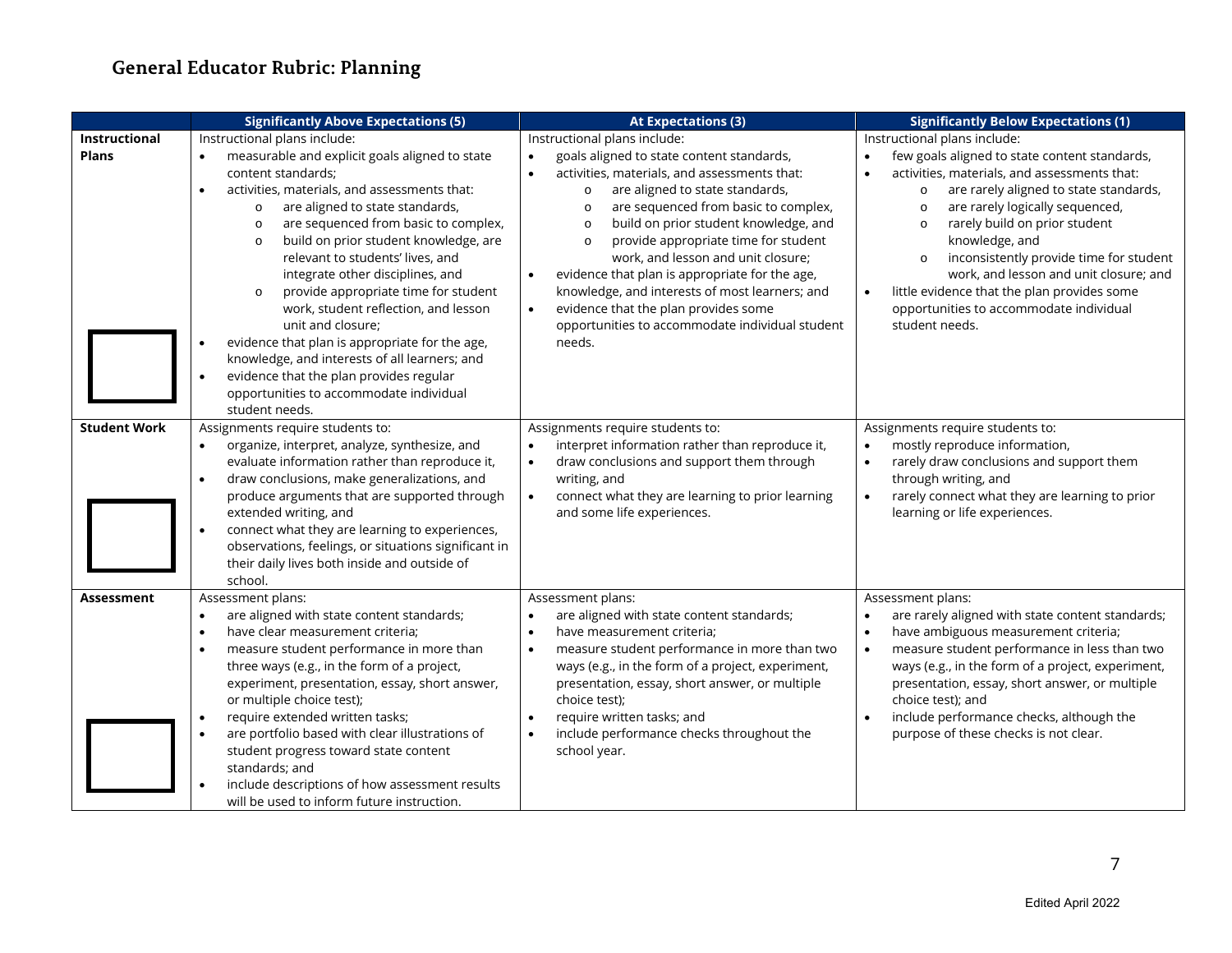# **General Educator Rubric: Environment**

|                                                      | <b>Significantly Above Expectations (5)</b>                                                                                                                                                                                                                                                                                                                                                                                   | <b>At Expectations (3)</b>                                                                                                                                                                                                                                                                                                                                                                                                                                                                                                                                                                                     | <b>Significantly Below Expectations (1)</b>                                                                                                                                                                                                                                                                                                                   |
|------------------------------------------------------|-------------------------------------------------------------------------------------------------------------------------------------------------------------------------------------------------------------------------------------------------------------------------------------------------------------------------------------------------------------------------------------------------------------------------------|----------------------------------------------------------------------------------------------------------------------------------------------------------------------------------------------------------------------------------------------------------------------------------------------------------------------------------------------------------------------------------------------------------------------------------------------------------------------------------------------------------------------------------------------------------------------------------------------------------------|---------------------------------------------------------------------------------------------------------------------------------------------------------------------------------------------------------------------------------------------------------------------------------------------------------------------------------------------------------------|
| <b>Expectations</b>                                  | Teacher sets high and demanding academic<br>expectations for every student.<br>Teacher encourages students to learn from<br>mistakes.<br>Teacher creates learning opportunities where all<br>students can experience success.<br>Students take initiative and follow through with<br>their own work.<br>Teacher optimizes instructional time, teaches<br>more material, and demands better<br>performance from every student. | Teacher sets high and demanding academic<br>expectations for every student.<br>Teacher encourages students to learn from<br>$\bullet$<br>mistakes.<br>Teacher creates learning opportunities where<br>$\bullet$<br>most students can experience success.<br>Students complete their work according to<br>$\bullet$<br>teacher expectations.                                                                                                                                                                                                                                                                    | Teacher expectations are not sufficiently high for<br>every student.<br>Teacher creates an environment where mistakes<br>and failure are not viewed as learning.<br>experiences.<br>Students demonstrate little or no pride in the<br>quality of their work.                                                                                                  |
| <b>Managing</b><br><b>Student</b><br><b>Behavior</b> | Students are consistently well-behaved and on<br>$\bullet$<br>task.<br>Teacher and students establish clear rules for<br>$\bullet$<br>learning and behavior.<br>The teacher overlooks inconsequential behavior.<br>$\bullet$<br>The teacher deals with students who have<br>caused disruptions rather than the entire class.<br>The teacher attends to disruptions quickly and<br>firmly.                                     | Students are mostly well-behaved and on task,<br>$\bullet$<br>and some minor learning disruptions may occur.<br>Teacher establishes rules for learning and<br>$\bullet$<br>behavior.<br>The teacher uses some techniques, such as social<br>$\bullet$<br>approval, contingent activities, and consequences<br>to maintain appropriate student behavior.<br>The teacher overlooks some inconsequential<br>$\bullet$<br>behavior but at other times stops the lesson to<br>address it.<br>The teacher deals with students who have caused<br>disruptions, yet sometimes he or she addresses<br>the entire class. | Students are not well-behaved and are often off<br>task.<br>Teacher establishes few rules for learning and<br>behavior.<br>The teacher uses few techniques to maintain<br>appropriate student behavior.<br>The teacher cannot distinguish between<br>inconsequential behavior and inappropriate<br>behavior.<br>Disruptions frequently interrupt instruction. |
| <b>Environment</b>                                   | The classroom:<br>is welcoming to all members and guests,<br>$\bullet$<br>is organized and understandable to all students<br>has supplies, equipment, and resources easily<br>and readily accessible,<br>has student work on display that frequently<br>changes, and<br>is arranged to promote individual and group<br>learning.                                                                                              | The classroom:<br>is welcoming to most members and guests,<br>$\bullet$<br>is organized and understandable to most<br>$\bullet$<br>students.<br>has supplies, equipment, and resources that<br>$\bullet$<br>are accessible,<br>has student work on display, and<br>$\bullet$<br>is arranged to promote individual and group<br>$\bullet$<br>learning.                                                                                                                                                                                                                                                          | The classroom:<br>is somewhat cold and uninviting,<br>is not well organized and understandable to<br>students.<br>has supplies, equipment, and resources that<br>are difficult to access,<br>has no student work on display, and<br>$\bullet$<br>is not arranged to promote group learning.                                                                   |
| Respectful<br>Culture                                | Teacher-student interactions demonstrate caring<br>$\bullet$<br>and respect for one another.<br>Students exhibit caring and respect for one<br>$\bullet$<br>another.<br>Positive relationships and interdependence<br>characterize the classroom.                                                                                                                                                                             | Teacher-student interactions are generally<br>$\bullet$<br>friendly but may reflect occasional<br>inconsistencies, favoritism, or disregard for<br>students' cultures.<br>Students exhibit respect for the teacher and are<br>$\bullet$<br>generally polite to each other.<br>Teacher is sometimes receptive to the interests<br>and opinions of students.                                                                                                                                                                                                                                                     | Teacher-student interactions are sometimes<br>$\bullet$<br>authoritarian, negative, or inappropriate.<br>Students exhibit disrespect for the teacher.<br>$\bullet$<br>Student interaction is characterized by conflict,<br>sarcasm, or put-downs.<br>Teacher is not receptive to interests and<br>opinions of students.                                       |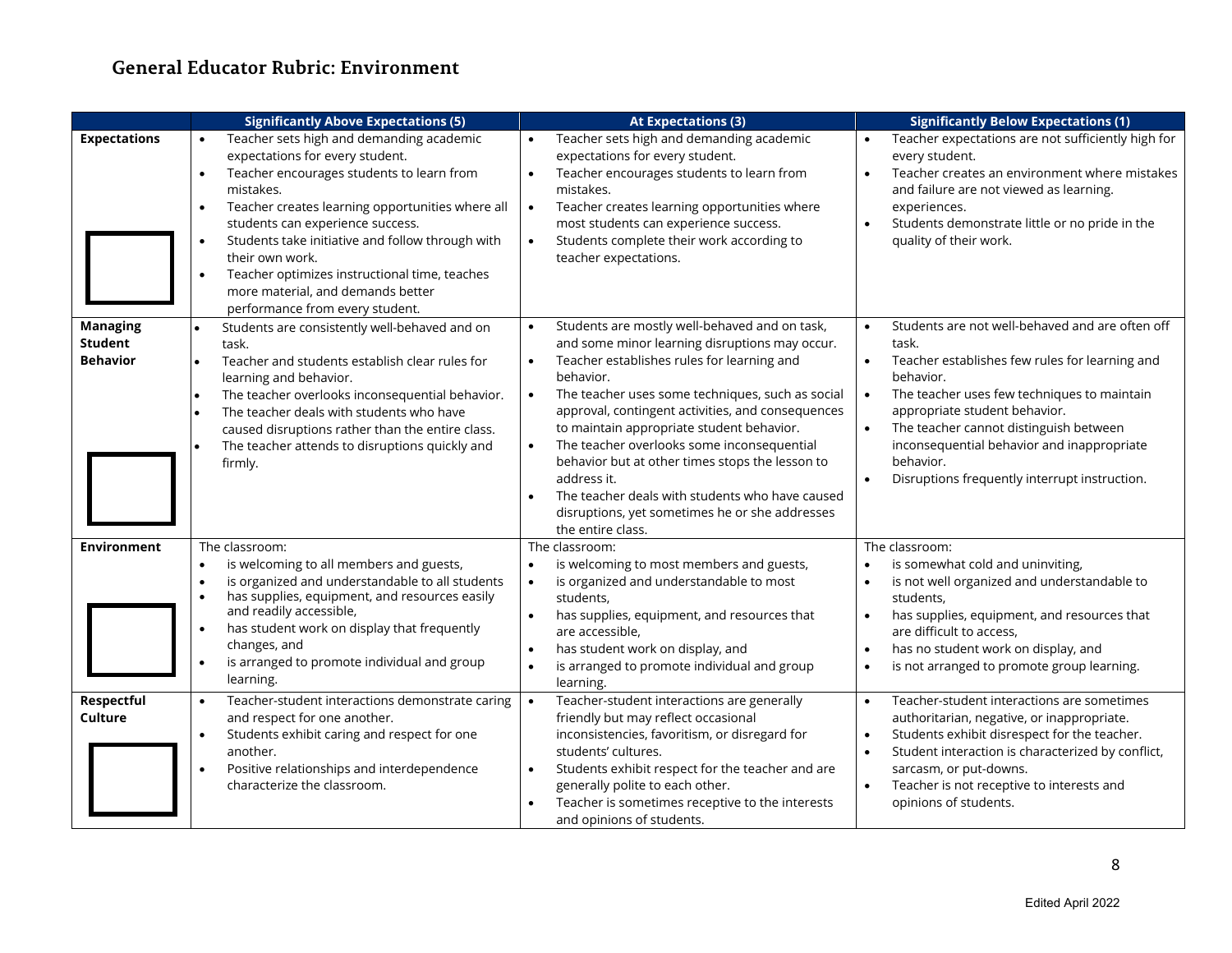|                                                      | <b>Significantly Above Expectations (5)</b>                                                                                                                                                                                                                                                                                                                                                                                                                                                                                                                                                                                                                                                                                    | <b>At Expectations (3)</b>                                                                                                                                                                                                                                                                                                                                                                                                                                                                                                                                                                                             | <b>Significantly Below Expectations (1)</b>                                                                                                                                                                                                                                                                                                                                                                                                                                                                                                                                              |
|------------------------------------------------------|--------------------------------------------------------------------------------------------------------------------------------------------------------------------------------------------------------------------------------------------------------------------------------------------------------------------------------------------------------------------------------------------------------------------------------------------------------------------------------------------------------------------------------------------------------------------------------------------------------------------------------------------------------------------------------------------------------------------------------|------------------------------------------------------------------------------------------------------------------------------------------------------------------------------------------------------------------------------------------------------------------------------------------------------------------------------------------------------------------------------------------------------------------------------------------------------------------------------------------------------------------------------------------------------------------------------------------------------------------------|------------------------------------------------------------------------------------------------------------------------------------------------------------------------------------------------------------------------------------------------------------------------------------------------------------------------------------------------------------------------------------------------------------------------------------------------------------------------------------------------------------------------------------------------------------------------------------------|
| <b>Standards and</b><br><b>Objectives</b>            | All learning objectives are clearly and explicitly<br>$\bullet$<br>communicated, connected to the state<br>standard(s), and referenced throughout lesson.<br>Sub-objectives are aligned and logically<br>sequenced to the lesson's major objective.<br>Learning objectives are: (a) consistently<br>$\bullet$<br>connected to what students have previously<br>learned, (b) known from life experiences, and (c)<br>integrated with other disciplines.<br>Expectations for student performance are clear,<br>$\bullet$<br>demanding, and high.<br>There is evidence that most students<br>$\bullet$<br>demonstrate mastery of the daily objective that<br>supports significant progress towards mastery<br>of the standard(s). | Most learning objectives are communicated,<br>connected to the state standard(s), and<br>referenced throughout lesson.<br>Sub-objectives are mostly aligned to the lesson's<br>$\bullet$<br>major objective.<br>Learning objectives are connected to what<br>students have previously learned.<br>Expectations for student performance are clear.<br>$\bullet$<br>There is evidence that most students<br>demonstrate mastery of the daily objective that<br>supports significant progress towards mastery<br>of the standard(s).                                                                                      | Few learning objectives are communicated,<br>$\bullet$<br>connected to the state standard(s), and<br>referenced throughout lesson.<br>Sub-objectives are inconsistently aligned to the<br>$\bullet$<br>lesson's major objective.<br>Learning objectives are rarely connected to<br>$\bullet$<br>what students have previously learned.<br>Expectations for student performance are<br>$\bullet$<br>vague.<br>There is evidence that few students<br>$\bullet$<br>demonstrate mastery of the daily objective that<br>supports significant progress towards mastery<br>of the standard(s). |
| <b>Motivating</b><br><b>Students</b>                 | The teacher consistently organizes the content<br>$\bullet$<br>so that it is personally meaningful and relevant<br>to students.<br>The teacher consistently develops learning<br>$\bullet$<br>experiences where inquiry, curiosity, and<br>exploration are valued.<br>The teacher regularly reinforces and rewards<br>effort.                                                                                                                                                                                                                                                                                                                                                                                                  | The teacher sometimes organizes the content<br>so that it is personally meaningful and relevant<br>to students.<br>The teacher sometimes develops learning<br>$\bullet$<br>experiences where inquiry, curiosity, and<br>exploration are valued.<br>The teacher sometimes reinforces and rewards<br>$\bullet$<br>effort.                                                                                                                                                                                                                                                                                                | The teacher rarely organizes the content so that<br>it is personally meaningful and relevant to<br>students.<br>$\bullet$<br>The teacher rarely develops learning<br>experiences where inquiry, curiosity, and<br>exploration are valued.<br>The teacher rarely reinforces and rewards<br>$\bullet$<br>effort.                                                                                                                                                                                                                                                                           |
| <b>Presenting</b><br><b>Instructional</b><br>Content | Presentation of content always includes:<br>visuals that establish the purpose of the lesson,<br>$\bullet$<br>preview the organization of the lesson, and<br>include internal summaries of the lesson;<br>examples, illustrations, analogies, and labels for<br>$\bullet$<br>new concepts and ideas;<br>effective modeling of thinking process by the<br>$\bullet$<br>teacher and/or students guided by the teacher<br>to demonstrate performance expectations;<br>concise communication;<br>$\bullet$<br>logical sequencing and segmenting;<br>$\bullet$<br>all essential information; and<br>no irrelevant, confusing, or non-essential<br>information.                                                                      | Presentation of content most of the time includes:<br>visuals that establish the purpose of the lesson,<br>$\bullet$<br>preview the organization of the lesson, and<br>include internal summaries of the lesson;<br>examples, illustrations, analogies, and labels for<br>$\bullet$<br>new concepts and ideas;<br>modeling by the teacher to demonstrate<br>$\bullet$<br>performance expectations;<br>concise communication;<br>$\bullet$<br>logical sequencing and segmenting;<br>$\bullet$<br>all essential information; and<br>$\bullet$<br>no irrelevant, confusing, or non-essential<br>$\bullet$<br>information. | Presentation of content rarely includes:<br>visuals that establish the purpose of the lesson,<br>preview the organization of the lesson, and<br>include internal summaries of the lesson;<br>examples, illustrations, analogies, and labels for<br>$\bullet$<br>new concepts and ideas;<br>modeling by the teacher to demonstrate<br>$\bullet$<br>performance expectations;<br>concise communication;<br>$\bullet$<br>logical sequencing and segmenting;<br>$\bullet$<br>all essential information; and<br>$\bullet$<br>relevant, coherent, or essential information.<br>$\bullet$       |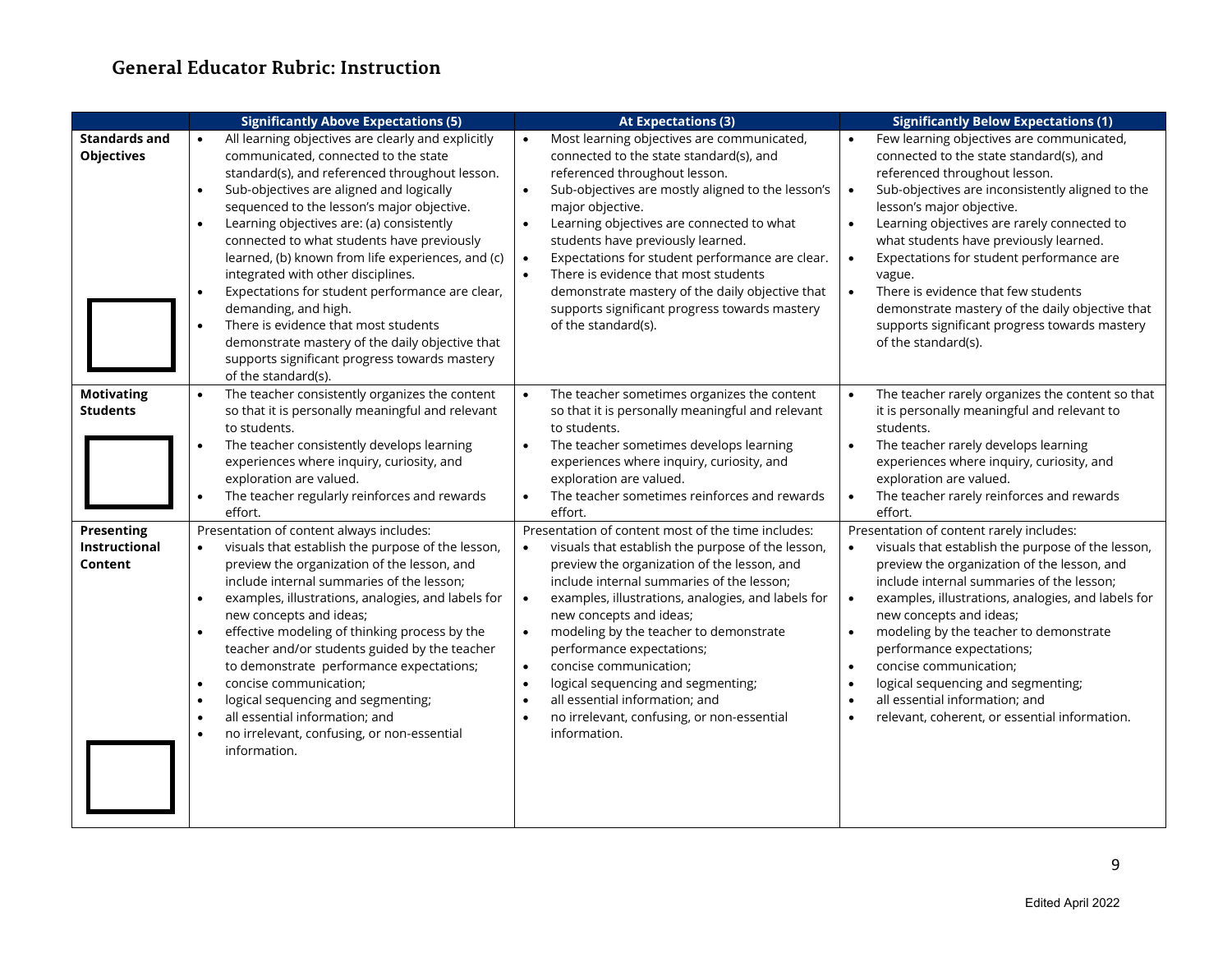|                                                 | <b>Significantly Above Expectations (5)</b>                                                                                                                                                                                                                                                                                                                                                                                                                                                                                                                                                                                                                                                                                                                                                                                                                                                                                                                                                                                                                               | <b>At Expectations (3)</b>                                                                                                                                                                                                                                                                                                                                                                                                                                                                                                                                                                                                                                                                                                                                                                                  | <b>Significantly Below Expectations (1)</b>                                                                                                                                                                                                                                                                                                                                                                                                                                                                                                                                                                                                                                                                                                |
|-------------------------------------------------|---------------------------------------------------------------------------------------------------------------------------------------------------------------------------------------------------------------------------------------------------------------------------------------------------------------------------------------------------------------------------------------------------------------------------------------------------------------------------------------------------------------------------------------------------------------------------------------------------------------------------------------------------------------------------------------------------------------------------------------------------------------------------------------------------------------------------------------------------------------------------------------------------------------------------------------------------------------------------------------------------------------------------------------------------------------------------|-------------------------------------------------------------------------------------------------------------------------------------------------------------------------------------------------------------------------------------------------------------------------------------------------------------------------------------------------------------------------------------------------------------------------------------------------------------------------------------------------------------------------------------------------------------------------------------------------------------------------------------------------------------------------------------------------------------------------------------------------------------------------------------------------------------|--------------------------------------------------------------------------------------------------------------------------------------------------------------------------------------------------------------------------------------------------------------------------------------------------------------------------------------------------------------------------------------------------------------------------------------------------------------------------------------------------------------------------------------------------------------------------------------------------------------------------------------------------------------------------------------------------------------------------------------------|
| Lesson<br><b>Structure and</b><br><b>Pacing</b> | The lesson starts promptly.<br>$\bullet$<br>The lesson's structure is coherent with a<br>$\bullet$<br>beginning, middle, and end.<br>The lesson includes time for reflection.<br>$\bullet$<br>Pacing is brisk and provides many opportunities<br>for individual students who progress at different<br>learning rates.<br>Routines for distributing materials are seamless.<br>$\bullet$<br>No instructional time is lost during transitions.<br>$\bullet$                                                                                                                                                                                                                                                                                                                                                                                                                                                                                                                                                                                                                 | The lesson starts promptly.<br>The lesson's structure is coherent with a<br>$\bullet$<br>beginning, middle, and end.<br>Pacing is appropriate and sometimes provides<br>opportunities for students who progress at<br>different learning rates.<br>Routines for distributing materials are efficient.<br>Little instructional time is lost during transitions.<br>$\bullet$                                                                                                                                                                                                                                                                                                                                                                                                                                 | The lesson does not start promptly.<br>$\bullet$<br>The lesson has a structure, but it may be<br>$\bullet$<br>missing closure or introductory elements.<br>Pacing is appropriate for fewer thanhalf of the<br>$\bullet$<br>students and rarely provides opportunities for<br>students who progress at different learning<br>rates.<br>$\bullet$<br>Routines for distributing materials are<br>inefficient.<br>Considerable time is lost during transitions.<br>$\bullet$                                                                                                                                                                                                                                                                   |
| <b>Activities</b><br>and Materials              | Activities and materials include all of the<br>$\bullet$<br>following:<br>support the lesson objectives,<br>$\circ$<br>are challenging,<br>$\circ$<br>sustain students' attention,<br>$\circ$<br>elicit a variety of thinking,<br>$\circ$<br>provide time for reflection,<br>$\circ$<br>are relevant to students' lives,<br>$\circ$<br>provide opportunities for student-to-<br>$\circ$<br>student interaction,<br>induce student curiosity and suspense,<br>$\circ$<br>provide students with choices,<br>$\circ$<br>incorporate multimedia and technology,<br>$\circ$<br>and<br>incorporate resources beyond the school<br>$\circ$<br>curriculum texts (e.g., teacher-made<br>materials, manipulatives, resources from<br>museums, cultural centers, etc.).<br>In addition, sometimes activities are game-like,<br>involve simulations, require creating products,<br>and demand self-direction and self-monitoring.<br>The preponderance of activities demand<br>$\bullet$<br>complex thinking and analysis.<br>Texts and tasks are appropriately complex.<br>$\bullet$ | Activities and materials include most of the<br>following:<br>support the lesson objectives,<br>$\circ$<br>are challenging,<br>$\circ$<br>sustain students' attention,<br>$\circ$<br>elicit a variety of thinking,<br>$\circ$<br>provide time for reflection,<br>$\circ$<br>are relevant to students' lives,<br>$\circ$<br>provide opportunities for student-to-<br>$\circ$<br>student interaction,<br>induce student curiosity and suspense,<br>$\circ$<br>provide students with choices,<br>$\circ$<br>incorporate multimedia and technology,<br>$\circ$<br>and<br>incorporate resources beyond the school<br>$\circ$<br>curriculum texts (e.g., teacher-made<br>materials, manipulatives, resources from<br>museums, cultural centers, etc.).<br>Texts and tasks are appropriately complex.<br>$\bullet$ | Activities and materials include few of the<br>$\bullet$<br>following:<br>support the lesson objectives,<br>$\circ$<br>are challenging,<br>$\circ$<br>sustain students' attention,<br>$\circ$<br>elicit a variety of thinking,<br>$\circ$<br>provide time for reflection,<br>$\circ$<br>are relevant to students' lives,<br>$\circ$<br>provide opportunities for student-to-<br>$\circ$<br>student interaction,<br>induce student curiosity and suspense,<br>$\circ$<br>provide students with choices,<br>$\circ$<br>incorporate multimedia and technology,<br>$\circ$<br>and<br>incorporate resources beyond the school<br>$\circ$<br>curriculum texts (e.g., teacher made<br>materials, manipulatives, resources from<br>museums, etc.). |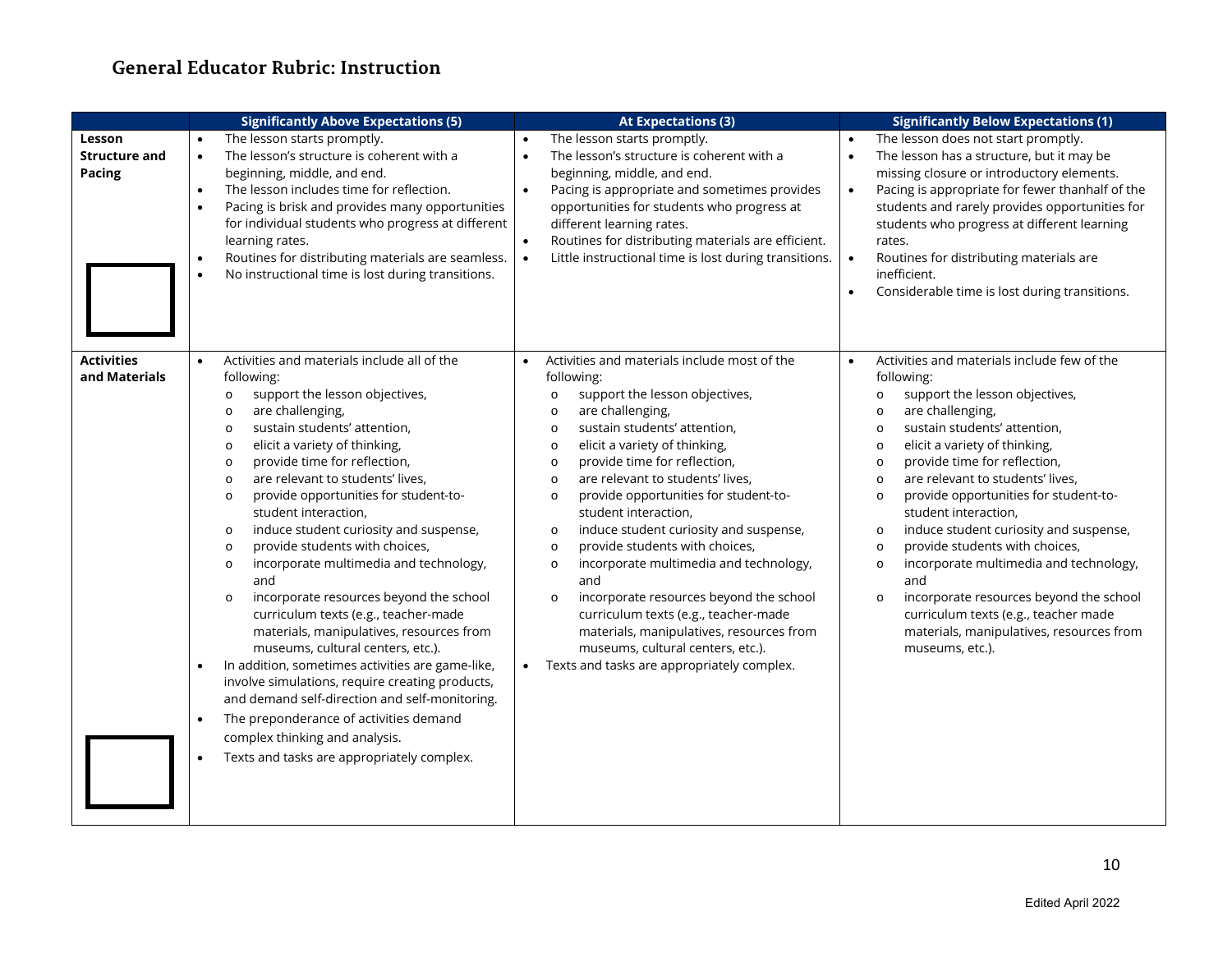|                                    | <b>Significantly Above Expectations (5)</b>                                                                                                                                                                                                                                                                                                                                                                                                                                                                                                                                                                                                                                                                                                                                                                                                                                                                                                                                                                                                                                                                                                                                                                                  | <b>At Expectations (3)</b>                                                                                                                                                                                                                                                                                                                                                                                                                                                                                                                                                                                                                                                                                                                                                                                                                                                                                                                 | <b>Significantly Below Expectations (1)</b>                                                                                                                                                                                                                                                                                                                                                                                                                                                                                                                                                                                                                                                                  |
|------------------------------------|------------------------------------------------------------------------------------------------------------------------------------------------------------------------------------------------------------------------------------------------------------------------------------------------------------------------------------------------------------------------------------------------------------------------------------------------------------------------------------------------------------------------------------------------------------------------------------------------------------------------------------------------------------------------------------------------------------------------------------------------------------------------------------------------------------------------------------------------------------------------------------------------------------------------------------------------------------------------------------------------------------------------------------------------------------------------------------------------------------------------------------------------------------------------------------------------------------------------------|--------------------------------------------------------------------------------------------------------------------------------------------------------------------------------------------------------------------------------------------------------------------------------------------------------------------------------------------------------------------------------------------------------------------------------------------------------------------------------------------------------------------------------------------------------------------------------------------------------------------------------------------------------------------------------------------------------------------------------------------------------------------------------------------------------------------------------------------------------------------------------------------------------------------------------------------|--------------------------------------------------------------------------------------------------------------------------------------------------------------------------------------------------------------------------------------------------------------------------------------------------------------------------------------------------------------------------------------------------------------------------------------------------------------------------------------------------------------------------------------------------------------------------------------------------------------------------------------------------------------------------------------------------------------|
| Questioning                        | Teacher questions are varied and high quality,<br>providing a balanced mix of question types:<br>knowledge and comprehension,<br>$\circ$<br>application and analysis, and<br>$\circ$<br>creation and evaluation.<br>$\circ$<br>Questions require students to regularly cite<br>$\bullet$<br>evidence throughout lesson.<br>Questions are consistently purposeful and<br>$\bullet$<br>coherent.<br>A high frequency of questions is asked.<br>$\bullet$<br>Questions are consistently sequenced with<br>$\bullet$<br>attention to the instructional goals.<br>Questions regularly require active responses<br>$\bullet$<br>(e.g., whole class signaling, choral responses,<br>written and shared responses, or group and<br>individual answers).<br>Wait time (3-5 seconds) is consistently provided.<br>$\bullet$<br>The teacher calls on volunteers and non-<br>$\bullet$<br>volunteers, and a balance of students based on<br>ability and gender.<br>Students generate questions that lead to further<br>$\bullet$<br>inquiry and self-directed learning.<br>Questions regularly assess and advance student<br>$\bullet$<br>understanding.<br>When text is involved, majority of questions are<br>$\bullet$<br>text-based. | Teacher questions are varied and high quality<br>providing for some, but not all, question types:<br>knowledge and comprehension,<br>$\circ$<br>application and analysis, and<br>$\circ$<br>creation and evaluation.<br>$\circ$<br>Questions usually require students to cite<br>$\bullet$<br>evidence.<br>Questions are usually purposeful and coherent.<br>$\bullet$<br>A moderate frequency of questions asked.<br>Questions are sometimes sequenced with<br>$\bullet$<br>attention to the instructional goals.<br>Questions sometimes require active responses<br>$\bullet$<br>(e.g., whole class signaling, choral responses, or<br>group and individual answers).<br>Wait time is sometimes provided.<br>$\bullet$<br>The teacher calls on volunteers and non-<br>$\bullet$<br>volunteers, and a balance of students based on<br>ability and gender.<br>When text is involved, majority of questions are<br>$\bullet$<br>text-based. | Teacher questions are inconsistent in quality<br>and include few question types:<br>knowledge and comprehension,<br>$\circ$<br>application and analysis, and<br>$\circ$<br>creation and evaluation.<br>$\circ$<br>Questions are random and lack coherence.<br>$\bullet$<br>A low frequency of questions is asked.<br>$\bullet$<br>Questions are rarely sequenced with attention<br>$\bullet$<br>to the instructional goals.<br>Questions rarely require active responses (e.g.,<br>$\bullet$<br>whole class signaling, choral responses, or<br>group and individual answers).<br>Wait time is inconsistently provided.<br>$\bullet$<br>The teacher mostly calls on volunteers and high-<br>ability students. |
| <b>Academic</b><br><b>Feedback</b> | Oral and written feedback is consistently<br>$\bullet$<br>academically focused, frequent, high quality and<br>references expectations.<br>Feedback is frequently given during guided<br>$\bullet$<br>practice and homework review.<br>The teacher circulates to prompt student<br>thinking, assess each student's progress, and<br>provide individual feedback.<br>Feedback from students is regularly used to<br>$\bullet$<br>monitor and adjust instruction.<br>Teacher engages students in giving specific and<br>high-quality feedback to one another.                                                                                                                                                                                                                                                                                                                                                                                                                                                                                                                                                                                                                                                                   | Oral and written feedback is mostly<br>$\bullet$<br>academically focused, frequent, and mostly high<br>quality.<br>Feedback is sometimes given during guided<br>practice and homework review.<br>The teacher circulates during instructional<br>activities to support engagement, and monitor<br>student work.<br>Feedback from students is sometimes used to<br>$\bullet$<br>monitor and adjust instruction.                                                                                                                                                                                                                                                                                                                                                                                                                                                                                                                              | The quality and timeliness of feedback is<br>inconsistent.<br>Feedback is rarely given during guided practice<br>and homework review.<br>The teacher circulates during instructional<br>activities but monitors mostly behavior.<br>Feedback from students is rarely used to<br>$\bullet$<br>monitor or adjust instruction.                                                                                                                                                                                                                                                                                                                                                                                  |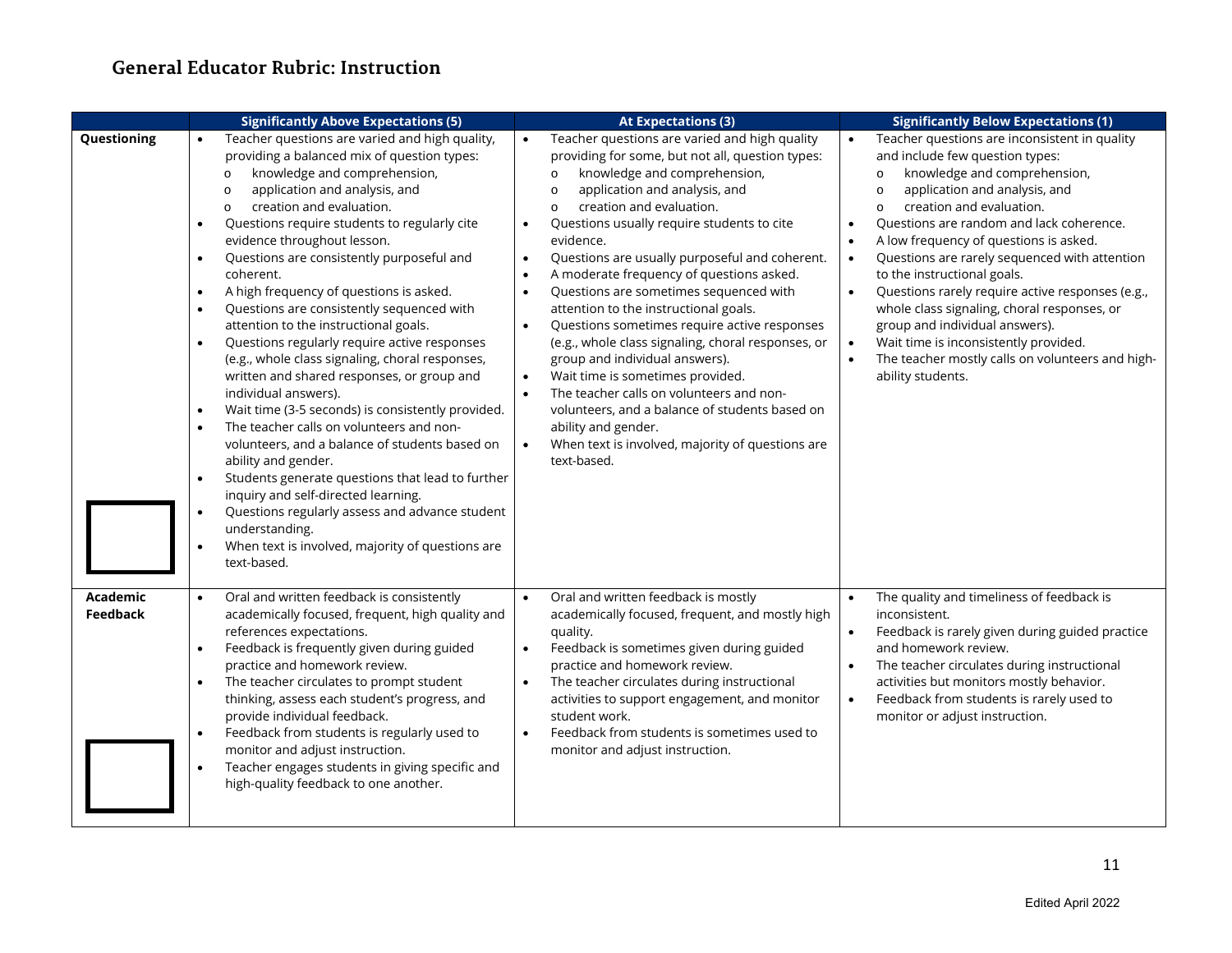|                                                   | <b>Significantly Above Expectations (5)</b>                                                                                                                                                                                                                                                                                                                                                                                                                                                                                                                                                                                                                                                                                                 | <b>At Expectations (3)</b>                                                                                                                                                                                                                                                                                                                                                                                                                                                                                                                                                                                                       | <b>Significantly Below Expectations (1)</b>                                                                                                                                                                                                                                                                                                                                                                                                                                                                                                                  |
|---------------------------------------------------|---------------------------------------------------------------------------------------------------------------------------------------------------------------------------------------------------------------------------------------------------------------------------------------------------------------------------------------------------------------------------------------------------------------------------------------------------------------------------------------------------------------------------------------------------------------------------------------------------------------------------------------------------------------------------------------------------------------------------------------------|----------------------------------------------------------------------------------------------------------------------------------------------------------------------------------------------------------------------------------------------------------------------------------------------------------------------------------------------------------------------------------------------------------------------------------------------------------------------------------------------------------------------------------------------------------------------------------------------------------------------------------|--------------------------------------------------------------------------------------------------------------------------------------------------------------------------------------------------------------------------------------------------------------------------------------------------------------------------------------------------------------------------------------------------------------------------------------------------------------------------------------------------------------------------------------------------------------|
| <b>Grouping</b><br><b>Students</b>                | The instructional grouping arrangements (either<br>$\bullet$<br>whole-class, small groups, pairs, individual;<br>heterogeneous or homogeneous ability)<br>consistently maximize student understanding<br>and learning efficiency.<br>All students in groups know their roles,<br>$\bullet$<br>responsibilities, and group work expectations.<br>All students participating in groups are held<br>$\bullet$<br>accountable for group work and individual work.<br>Instructional group composition is varied (e.g.,<br>$\bullet$<br>race, gender, ability, and age) to best accomplish<br>the goals of the lesson.<br>Instructional groups facilitate opportunities for<br>students to set goals, reflect on, and evaluate<br>their learning. | The instructional grouping arrangements (either<br>$\bullet$<br>whole-class, small groups, pairs, individual;<br>heterogeneous or homogeneous ability)<br>adequately enhance student understanding and<br>learning efficiency.<br>Most students in groups know their roles,<br>$\bullet$<br>responsibilities, and group work expectations.<br>Most students participating in groups are held<br>$\bullet$<br>accountable for group work and individual work.<br>Instructional group composition is varied (e.g.,<br>$\bullet$<br>race, gender, ability, and age) most of the time<br>to best accomplish the goals of the lesson. | The instructional grouping arrangements (either<br>$\bullet$<br>whole-class, small groups, pairs, individual;<br>heterogeneous or homogeneous ability) inhibit<br>student understanding and learning efficiency.<br>Few students in groups know their roles,<br>responsibilities, and group work expectations.<br>Few students participating in groups are held<br>accountable for group work and individual work.<br>Instructional group composition remains<br>$\bullet$<br>unchanged irrespective of the learning and<br>instructional goals of a lesson. |
| <b>Teacher</b><br>Content<br>Knowledge            | Teacher displays extensive content knowledge<br>of all the subjects she or he teaches.<br>Teacher regularly implements a variety of<br>$\bullet$<br>subject-specific instructional strategies to<br>enhance student content knowledge.<br>The teacher regularly highlights key concepts<br>and ideas and uses them as bases to connect<br>other powerful ideas.<br>Limited content is taught in sufficient depth to<br>$\bullet$<br>allow for the development of understanding.                                                                                                                                                                                                                                                             | Teacher displays accurate content knowledge of<br>all the subjects he or she teaches.<br>Teacher sometimes implements subject-specific<br>$\bullet$<br>instructional strategies to enhance student<br>content knowledge.<br>The teacher sometimes highlights key concepts<br>and ideas and uses them as bases to connect<br>other powerful ideas.                                                                                                                                                                                                                                                                                | Teacher displays under-developed content<br>$\bullet$<br>knowledge in several subject areas.<br>Teacher rarely implements subject-specific<br>$\bullet$<br>instructional strategies to enhance student<br>content knowledge.<br>Teacher does not understand key concepts and<br>$\bullet$<br>ideas in the discipline and therefore presents<br>content in a disconnected manner.                                                                                                                                                                             |
| <b>Teacher</b><br>Knowledge of<br><b>Students</b> | Teacher practices display understanding of each<br>$\bullet$<br>student's anticipated learning difficulties.<br>Teacher practices regularly incorporate student<br>interests and cultural heritage.<br>Teacher regularly provides differentiated<br>$\bullet$<br>instructional methods and content to ensure<br>students have the opportunity to master what is<br>being taught.                                                                                                                                                                                                                                                                                                                                                            | Teacher practices display understanding of<br>$\bullet$<br>some students' anticipated learning difficulties.<br>Teacher practices sometimes incorporate<br>$\bullet$<br>student interests and cultural heritage.<br>Teacher sometimes provides differentiated<br>$\bullet$<br>instructional methods and content to ensure<br>students have the opportunity to master what is<br>being taught.                                                                                                                                                                                                                                    | Teacher practices demonstrate minimal<br>knowledge of students' anticipated learning<br>difficulties.<br>Teacher practices rarely incorporate student<br>interests or cultural heritage.<br>Teacher practices demonstrate little<br>differentiation of instructional methods or<br>content.                                                                                                                                                                                                                                                                  |